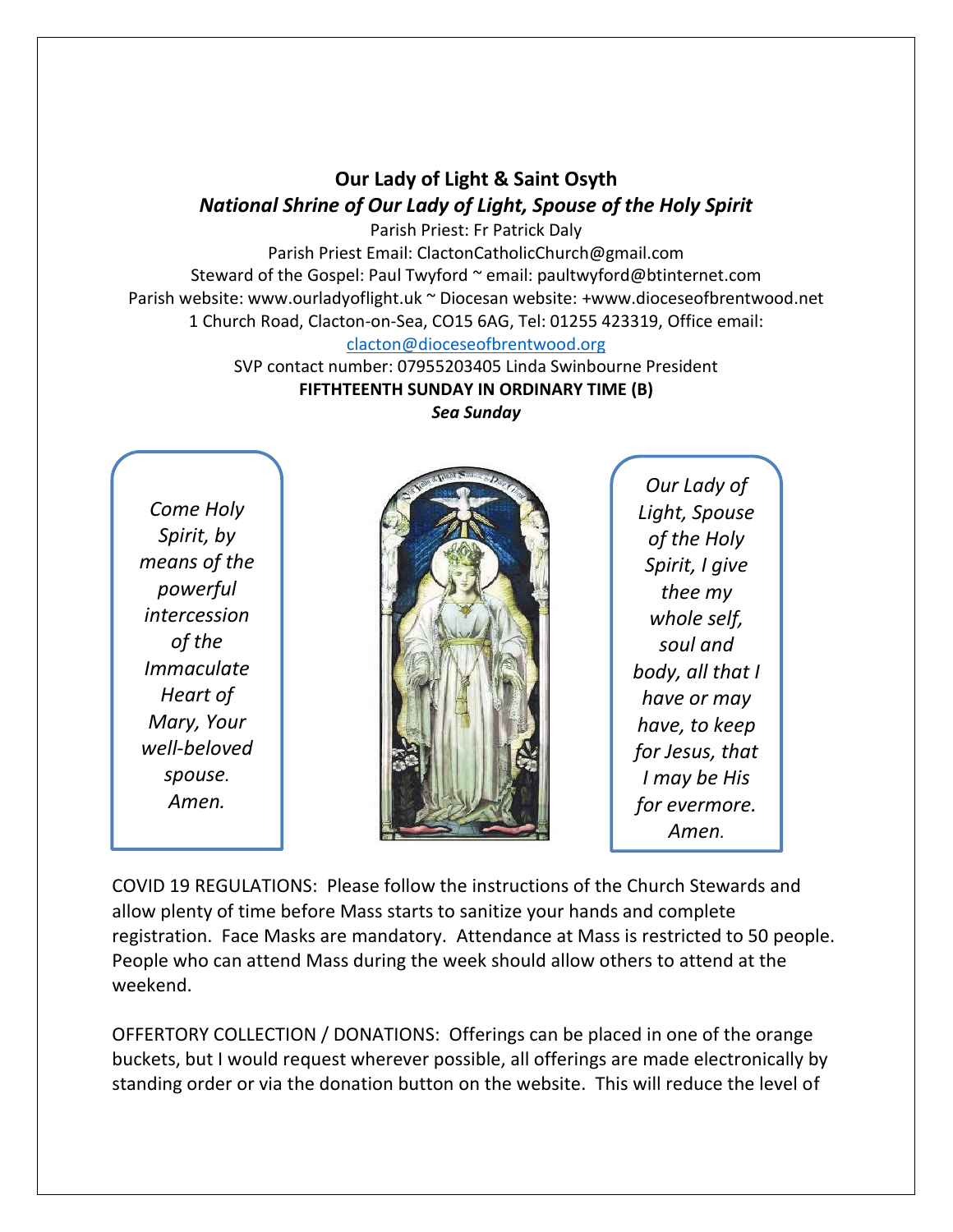risk to our collection counters and those who will need to visit the bank. The bank details are: **Bank Title: Catholic Church Clacton-on-Sea, Sort Code 401322, Account Number: 41020463.** Members of the gift-aid scheme should quote their name and gift aid number in the Reference. Funds received last week:

Electronic Offerings £1062.00 of which £817.00 was gift aided.

Collection Offerings £288.20 of which £140.00 was gift aided.

Verona Fathers: £262.74 of which £38.00 was gift aided.

Thank you for your generosity, for Gift Aiding your offerings, and for your support of the Parish. Fr Patrick.

SECOND COLLECTION: There will be a second collection for 'Apostleship of the Sea' at all weekend Masses. You can put the money in one of the black buckets, pay on the Donation Button on the website, or pay directly on-line quoting 'Sea'.

## MARK 6:7-13

In today's Gospel from Mark, Jesus commissions the Twelve Apostles to go out and exercise His authority and Word to all they meet. What is the difference between a disciple and an apostle? A disciple is a pupil of a teacher. The disciple follows and listens to the teacher to develop their skills and knowledge. An apostle is an ambassador. The apostle is sent out to represent and act in the authority of another. The twelve closest followers of Jesus were promoted from being disciples of Jesus to being ambassadors of Jesus.

What were they commanded to do in the name of Jesus? They were firstly to preach repentance. The word used in the original Gospels was the Greek word 'metanoia'. This word does not mean simply feeling sorry for our sins. This word means a complete change in direction in our lives. The word means a complete turning of heart, mind and being towards God. It calls us to put God first and above everything else in our lives. It is a condition of our salvation that we exercise repentance in our relationship with God and others. We are all sinners and can only ever approach the Cross, the means of our salvation, on our knees. We can only repent in this life. It is not possible to repent after death. The most perfect way to experience the gift of repentance is to exercise this gift in the Sacrament of Reconciliation.

The Apostles were secondly commanded to cast out devils. There are many devils that can control our lives. The devils of selfishness, materialism, personal pleasure, selfimportance, and power. Jesus through the gift of Himself in His Church and most especially His Sacraments provides us with the healing power to conquer the devils in our lives.

Finally, the Apostles were commanded to anoint many sick people with oil and cure them. The Sacrament of the Sick is a wonderful Sacrament of the Church. It gives the gift of the Holy Spirit, healing of sickness if it be God's will, and the forgiveness of sin. I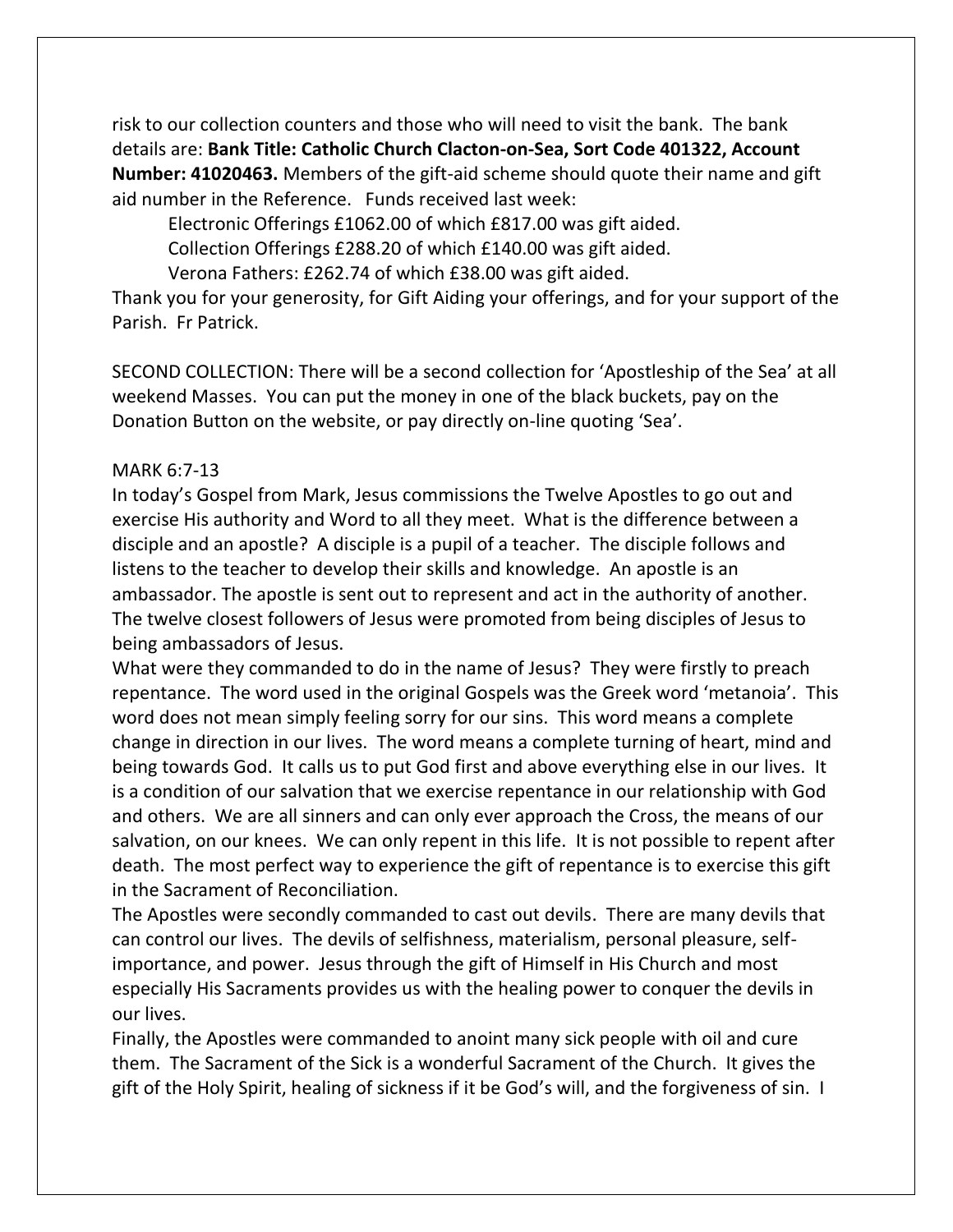have had the privilege of anointing many sick people. The anointing may not have brought about the cure of the condition but always without exception granted the gift of peace of mind and the assurance of the healing touch of Our Lord Jesus Christ. Bishop Alan is a directly appointed Apostle through the fullness of the Ordination of Holy Orders. He will be presiding at Mass in our Parish on 27<sup>th</sup> July at 11.00 am to administer the Anointing of the sick, to teach us, and to sanctify us.

BISHOP ALAN VISITATION: The Bishop will be visiting the Parish on Tuesday 27<sup>th</sup> July to preside at a Mass for the sick at 11.00 am. There will be a parish reception in the parish hall following the Mass. The event will be by ticket only. Application forms are available at the back of the Church. I am appealing for volunteers to help on the day. Please return the completed Application for Ticket Form to the Presbytery as soon as possible. The closing date for receipt is  $16<sup>th</sup>$  July 2021.

FUNERALS: The following funerals are taking place this week: Tuesday 13<sup>th</sup> July: Baby Kingsley McDowell Wednesday 14<sup>th</sup> July: John Tuner Dec'd Please pray for the repose of their souls and for their grieving families.

SECOND COLLECTION: There will be a second collection next weekend for the lunch buffet following the Anointing Mass with Bishop Alan on 27<sup>th</sup> July. You can put the money in one of the black buckets, pay on the Donation Button on the website, or pay directly on-line quoting 'Food'.

| Saturday 10 <sup>th</sup> July. | 9.30 am.               | <b>MASS: Rose Saeed RIP</b>   |
|---------------------------------|------------------------|-------------------------------|
|                                 |                        | Veronica Chambers.            |
|                                 |                        |                               |
| Saturday 10 <sup>th</sup> July. | 11.00 am to 12.00 am.  | SACRAMENT OF                  |
|                                 |                        | <b>RECONCILIATION:</b>        |
|                                 |                        | Confessions will be heard in  |
|                                 |                        | the Sacristy. Please tell the |
|                                 |                        | Steward that you wish to go   |
|                                 |                        | to confession.                |
| Saturday 10 <sup>th</sup> July  | 12.00 pm.              | THE HOLY ROSARY               |
| Saturday 10 <sup>th</sup> July. | 11.00 am to 1.00 pm.   | Church is open for private    |
|                                 |                        | prayer with Exposition of the |
|                                 |                        | <b>Blessed Sacrament.</b>     |
| Saturday 10 <sup>th</sup> July. | $6.00 \,\mathrm{pm}$ . | <b>MASS: Scott RIP</b>        |
|                                 |                        | Mary Lloyd.                   |

## **THE FOLLOWING MASSES WILL BE OPEN TO A MAXIMUM OF 50 PEOPLE IN THE CHURCH.**